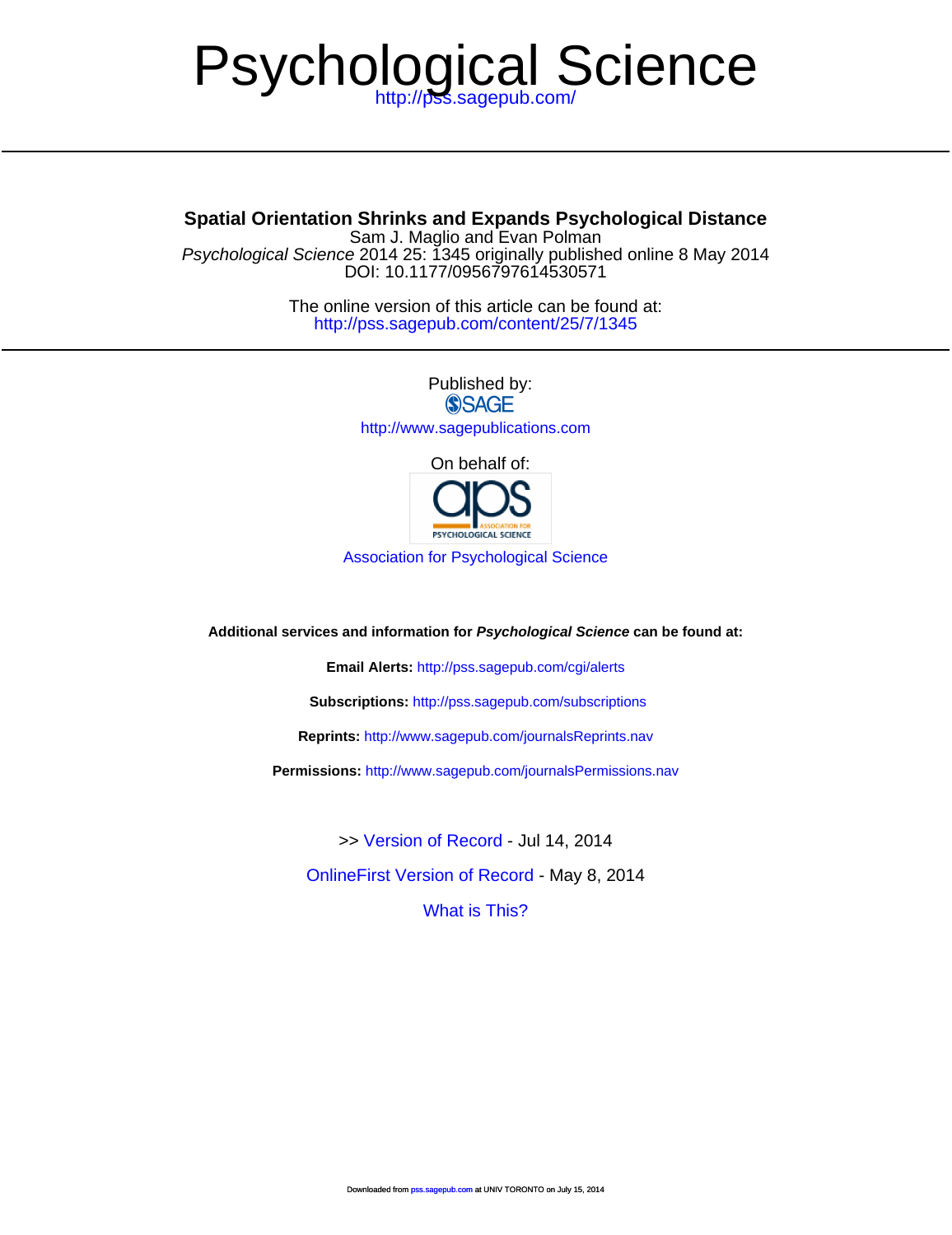## Spatial Orientation Shrinks and Expands Psychological Distance

### Sam J. Maglio<sup>1</sup> and Evan Polman<sup>2</sup>

<sup>1</sup>Department of Marketing, University of Toronto Scarborough, and <sup>2</sup>Department of Marketing, University of Wisconsin–Madison



Psychological Science 2014, Vol. 25(7) 1345–1352 © The Author(s) 2014 Reprints and permissions: sagepub.com/journalsPermissions.nav DOI: 10.1177/0956797614530571 pss.sagepub.com



#### Abstract

Being objectively close to or far from a place changes how people perceive the location of that place in a subjective, psychological sense. In the six studies reported here, we investigated whether people's spatial orientation (defined as moving toward or away from a place) will produce similar effects—by specifically influencing psychological closeness in each of its forms (i.e., spatial, temporal, probabilistic, and social distance). Orientation influenced subjective spatial distance at various levels of objective distance (Study 1), regardless of the direction people were facing (Study 2). In addition, when spatially oriented toward, rather than away from, a particular place, participants felt that events there had occurred more recently (Studies 3a and 3b) and that events there would be more likely to occur (Study 4). Finally, participants felt more similarity to people who were spatially oriented toward them than to people who were spatially oriented away from them (Study 5). Our investigation broadens the study of psychological distance from static spatial locations to dynamically moving points in space.

#### Keywords

psychological distance, space, motion, distance perception, open data, open materials

Received 1/22/14; Revision accepted 3/10/14

Americans, on average, take 5,117 steps a day (Bassett, Wyatt, Thompson, Peters, & Hill, 2010) and drive more than 14,000 miles a year (U.S. Department of Transportation, 2011). Mounting research on the psychology of spatial distance has articulated the many ways in which feeling closer to or farther from things changes the manner in which people represent and act on those very things (e.g., Trope & Liberman, 2010). Spatial distance has the power to shape judgments, yet most researchers who have studied spatial distance have adopted primarily a static or binary approach, conceptualizing objects as stationary, either near or far in space (Henderson & Wakslak, 2010). In the current research, we went a step further by considering the dynamic and changeable orientation of people who are moving toward or away from objects in their environment. We hypothesized that feelings of closeness are shaped not only by spatial distance, but also by people's orientation in space—that is, their movement toward or away from places, people, and things.

By analogy, one can view spatial orientation as a *vector*—a term used in physics to describe a quantity that has both magnitude (e.g., 1 mile) and direction (e.g.,

westward). In contrast, research in psychology to date has viewed distance predominantly as a *scalar*—a quantity that has a changeable magnitude but constant direction. In other words, past research has assumed that direction is inexorably linked with magnitude. However, this does not have to be the case: One can be equally distant from two different locations, but the direction one pursues to one location can be different from the direction one pursues to the other location. This is an example of orientation, or the direction in which a person is heading relative to a target object.

To be sure, past research has identified the effects of changing orientation on judgments of spatial distance. For instance, leaning toward (vs. away from) a computer monitor causes people to feel that the monitor is closer (and stimuli presented on the monitor are evaluated accordingly; Thomas & Tsai, 2012), and stepping toward

Corresponding Author:

Sam J. Maglio, University of Toronto Scarborough–Management, 1265 Military Trail, Toronto, Ontario M1C 1A4, Canada E-mail: sam.maglio@utoronto.ca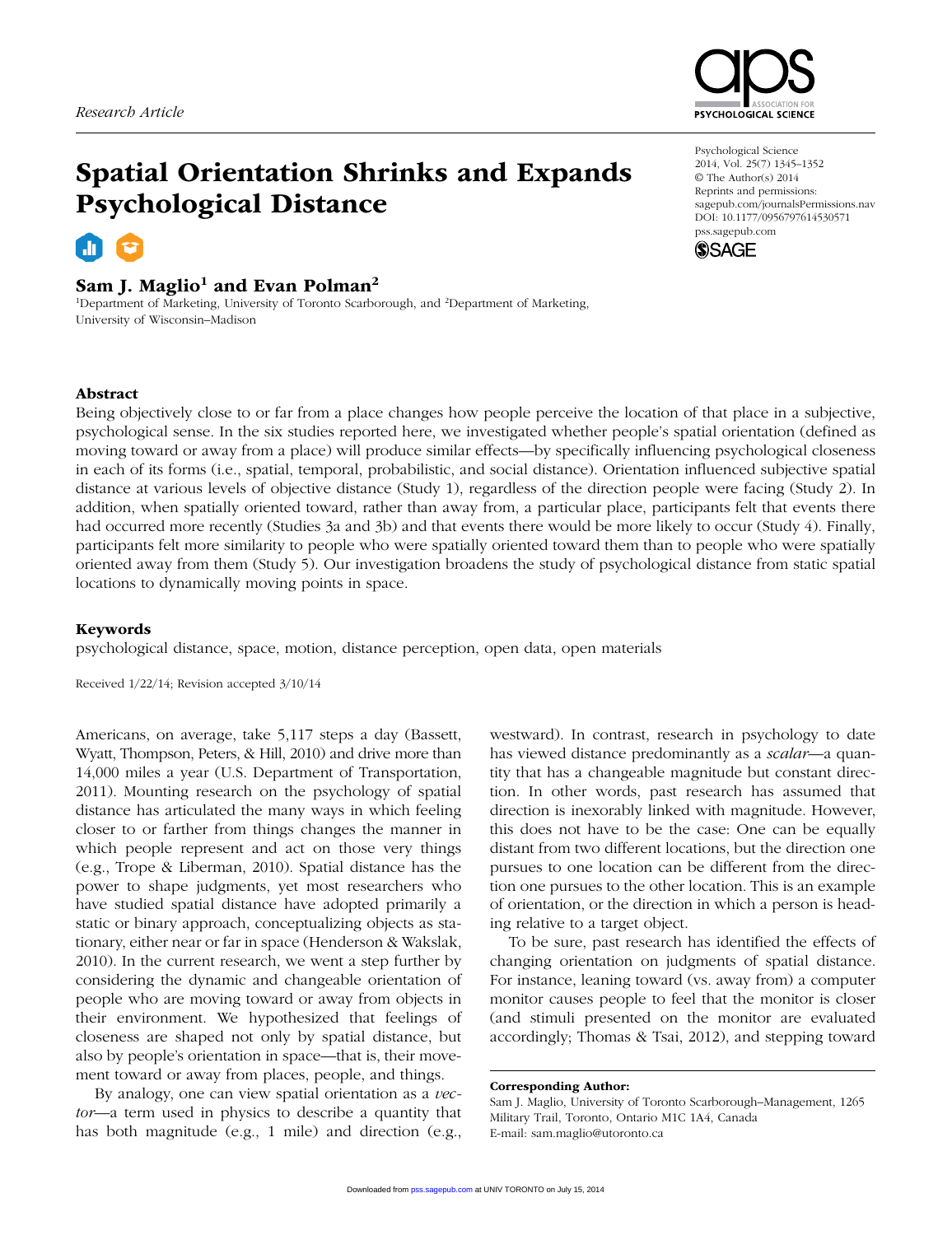(vs. away from) something causes people to treat that object as if it were closer (Koch, Holland, Hengstler, & van Knippenberg, 2009). We hasten to note that these findings, however, relied on changes in both orientation and distance, in which changes to orientation (e.g., stepping forward) also entailed changes to objective distance (e.g., being closer). In the studies reported here, we went beyond past research by holding objective distance constant and considering only the orientation of the person relative to the target object (and vice versa). We predicted that people will feel closer to a target when they are oriented toward it than when they are oriented away from it despite maintaining a constant objective distance.

To investigate this possibility, we conceptualized physical space as but one type of psychological distance (Liberman, Trope, & Stephan, 2007; Trope & Liberman, 2010). This broader construct encapsulates four dimensions along which targets can vary in their closeness to the individual: spatial, temporal, probabilistic, and social. People feel more distant from places when those places are further away in physical space and feel more distant from times when those times are from the past or future rather than the present. In addition, unlikely events feel more distant than likely events, and people who are perceived as dissimilar to the self feel more distant than people who are perceived as similar. Adopting this perspective affords consideration of orientation that is more broadly defined. With respect to time, people feel that future events are subjectively closer than past events, even when the objective temporal distance is held constant (Caruso, Van Boven, Chin, & Ward, 2013). In the social dimension, Smith and Trope (2006) identified power as one aspect of social distance, and people confer more status to employees who move upward, rather than downward, in a status hierarchy, even when the employees' ultimate rank in the hierarchy is held constant (Pettit, Sivanathan, Gladstone, & Carson Marr, 2013).

Viewed from the perspective of psychological distance as a broader, multidimensional construct, the closeness we predicted to be engendered by spatial orientation takes on a unique meaning. Despite differences among the four dimensions of distance, they are all avenues of removal from immediate experience in the here and now (Maglio, Trope, & Liberman, 2013). As a result, people extrapolate from information about a target's location along one avenue of psychological distance (i.e., physical proximity) to infer its location on all avenues (i.e., temporal, probabilistic, and social proximity). That is, if a place, person, or event feels psychologically close in one way, then it feels close in all ways (Bar-Anan, Liberman, Trope, & Algom, 2007; Fiedler, Jung, Wänke, & Alexopoulos, 2012; Van Boven, Kane, McGraw, & Dale, 2010). This shared meaning is further supported by explicit judgments across different dimensions.

Building from such cross-dimensional accounts, we reasoned that if spatial orientation toward a place, person, or event causes it to feel closer in physical space, it should cause similar feelings of closeness on each of the other three dimensions of distance as well. The following studies tested this account. For each study, we decided ahead of time on a minimum sample size per cell and collected data until that number was achieved. In all but one of our studies, we chose 20 participants per cell as a minimum on the basis of prior research on psychological distance (and experimental psychology more generally). Study 3a was the first in which we extrapolated from physical space to a different, nonspatial dimension of distance, so we targeted a larger minimum sample of 50 participants per cell, because we were unsure of the size of any effect we might observe.

#### Study 1

#### *Method*

Study 1 served two purposes. First, it tested the hypothesis that a spatial orientation toward (vs. away from) a location will cause that location to feel closer. Second, it examined the relative contributions of spatial orientation and objective distance as simultaneous yet independent inputs into subjective distance estimates.

Two hundred two volunteers were recruited at the Bay Street subway station in Toronto, Ontario, Canada. People were recruited at either the westbound platform (*n* = 101) or the eastbound platform (*n* = 101). All participants were asked to rate the subjective distance of another subway station on the line that they were traveling; the station was either coming up (e.g., the next stop) or just past (e.g., the previous stop). Specifically, participants were assigned randomly to conditions in which they rated the subjective distance of the Spadina station (two stops to the west), the St. George station (one stop to the west), the Bloor-Yonge station (one stop to the east), or the Sherbourne station (two stops to the east). Participants were asked, "How far away does the [name] station feel to you?" and rated the distance using a scale from 1 (*very close*) to 7 (*very far*).

#### *Results*

We carried out a 2 (orientation: toward, away from)  $\times$  4 (station: Spadina, St. George, Bloor-Yonge, Sherbourne) analysis of variance (ANOVA) on closeness ratings, which revealed no main effect of orientation, *F* < 1, and a main effect of station,  $F(3, 194) = 24.10, p < .001, \eta_p^2 = .27$ . This main effect was qualified by the predicted interaction between orientation and station,  $F(3, 194) = 16.28, p < .001,$  $\eta_p^2$  = .20. We decomposed this interaction by comparing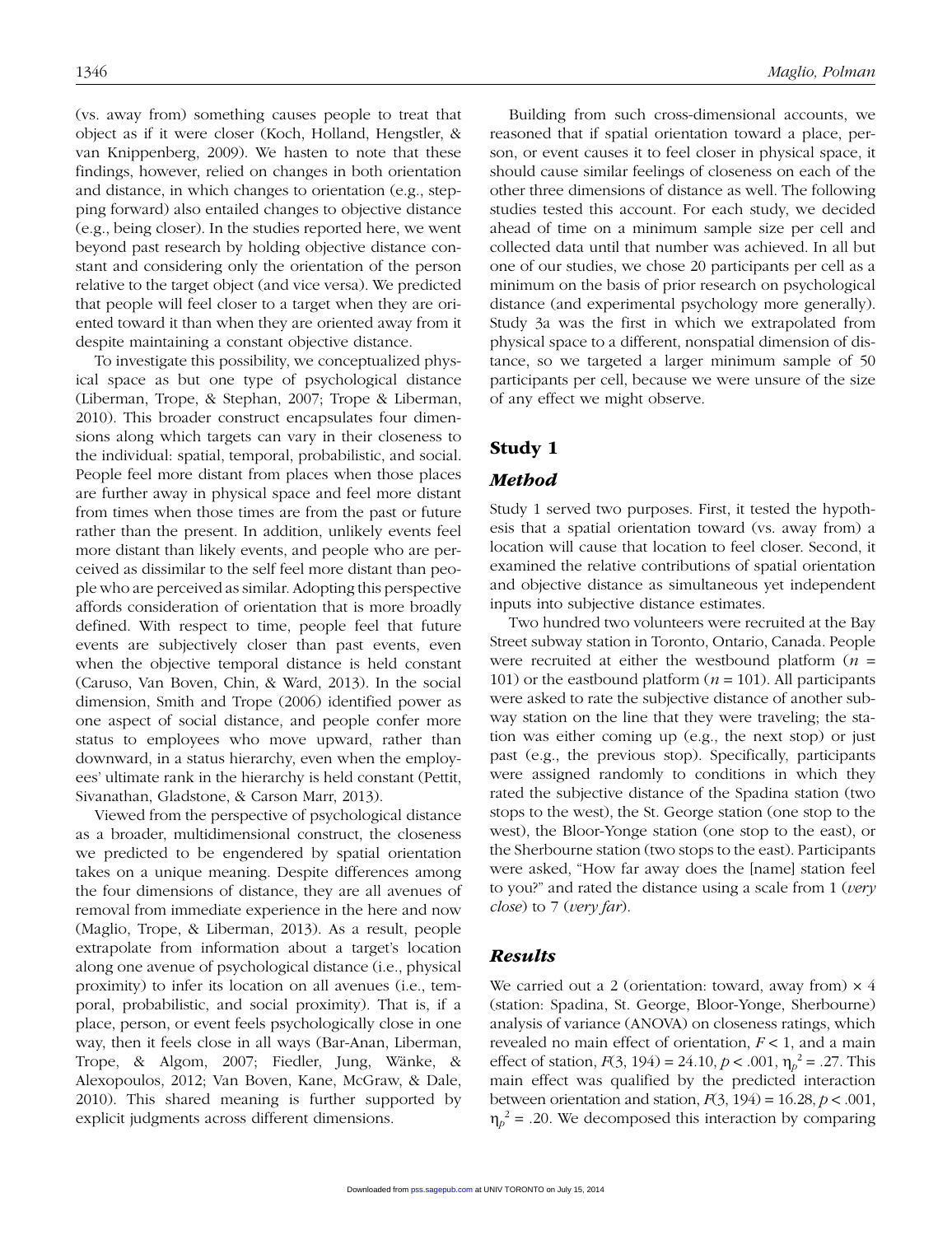

Fig. 1. Results from Study 1: subjective-distance rating as a function of the subway station being evaluated and the participant's orientation. All participants were physically located at the Bay Street station, at the midpoint between the St. George and Bloor-Yonge stations. Error bars indicate ±1 *SE*.

the subjective-distance ratings between participants traveling east and west for each of the four subway stations. Westbound participants rated the stations to the west of Bay Street as closer than did eastbound participants; this effect was obtained for both the station one stop to the west (St. George,  $p < .001$ ,  $\eta_p^2 = .28$ ) and the station two stops to the west (Spadina,  $p = .001$ ,  $\eta_p^2 = .20$ ). The opposite pattern held true for stations to the east of Bay Street. Eastbound participants rated the stations to the east of Bay Street as closer than did westbound participants; this effect was obtained for both the station one stop to the east (Bloor-Yonge,  $p = .053$ ,  $\eta_p^2 = .08$ ) and the station two stops to the east (Sherbourne,  $p < .001$ ,  $\eta_p^2 = .24$ ). Figure 1 summarizes these results.

#### Study 2

#### *Method*

To address an alternative interpretation of Study 1, in Study 2 we manipulated not only spatial orientation (in a manner similar to that in Study 1) but also the direction in which participants faced. Merely facing toward or away from a place does not change the proposed orientation construct (because the direction of one's pursuit remains the same regardless); therefore, we predicted that Study 2 would conceptually replicate Study 1.

Eighty volunteers were recruited at the Christie subway station in Toronto, Ontario, Canada. People were recruited at either the westbound platform (*n* = 40) or the eastbound platform  $(n = 40)$ . As a manipulation check, participants were asked, "Are you traveling west or east?" All participants answered correctly. Participants were asked to rate the subjective distance of the University of Toronto campus, located 1.4 km (0.9 miles) to the east of the station, and all of them indicated that they were familiar with this location. Thus, the eastbound participants were spatially oriented toward the campus, whereas the westbound participants were spatially oriented away from the campus.

Direction faced was a separate, randomly assigned experimental factor: Participants made their distance estimates with their bodies facing either toward (i.e., east) or away from (i.e., west) the campus. To accomplish this manipulation, the research assistant positioned herself such that as she addressed the participants, she herself was facing either toward or away from the campus. She then said to the participants, "Please stand facing me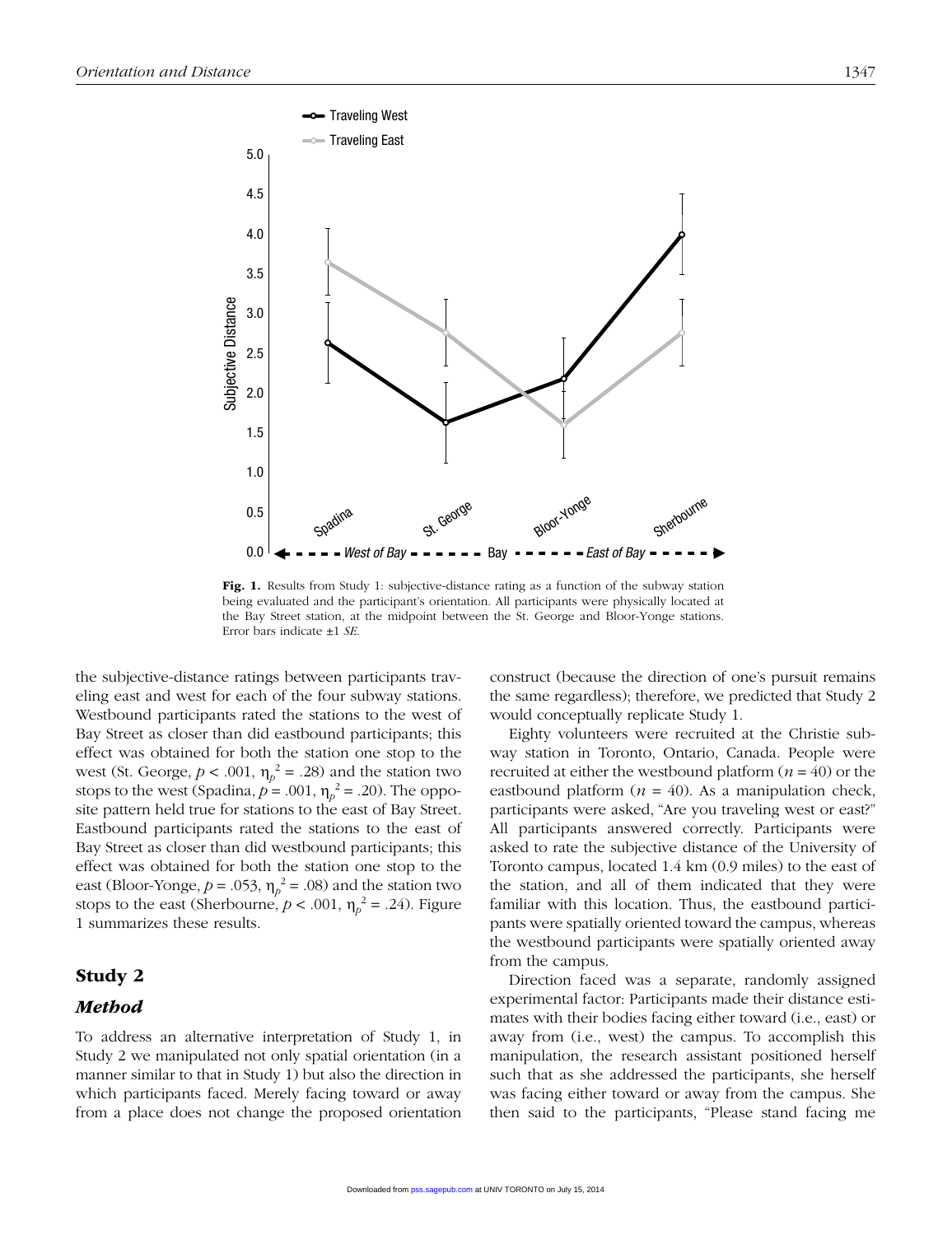while you make your estimate." Thus, when the research assistant faced away from campus, participants faced campus, and when she faced campus, they faced away from campus. The research assistant used the subway platforms to identify which way she (as well as the participants) faced. All participants rated the subjective distance of the University of Toronto campus, using a scale from 1 (*very close*) to 7 (*very far*).

#### *Results*

We carried out a 2 (spatial orientation: toward, away)  $\times$  2 (direction faced: toward, away) ANOVA on closeness ratings, which revealed neither a main effect of direction faced nor an interaction between direction faced and spatial orientation, *F*s < 1. However, the predicted main effect of spatial orientation did emerge, *F*(1, 76) = 4.79,  $p = .032$ ,  $\eta_p^2 = .06$ ; the University of Toronto campus felt closer to eastbound passengers  $(M = 3.63, SD = 1.00)$ than it did to westbound passengers  $(M = 4.15, SD =$ 1.12). Thus, estimates of subjective distance appear to be driven not by whether people are facing a target of interest but rather by whether they are heading toward or away from a target of interest.

#### Study 3

Because what is true for one dimension of psychological distance tends to be true for other dimensions (Maglio et al., 2013), in Study 3, we considered whether places that people are moving toward (vs. away from) are associated with events judged to have occurred more recently (i.e., closer in time). In addition, we sought to rule out a purely motivational account for the orientation effect. People tend to approach appetitive stimuli and move away from aversive stimuli (Higgins, 1997), and motivation can also change visual perception, causing people to see what they want to see in their environment (Dunning & Balcetis, 2013) and to rate desirable locations as physically closer than undesirable locations (Alter & Balcetis, 2011). Perhaps, then, people might view objects toward which they are oriented as more desirable and thus closer. To rule out this possibility, in Study 3, we investigated the role of orientation for both positive (Study 3a) and negative (Study 3b) events. Motivational accounts might predict that the relationship between spatial orientation and feelings of closeness would depend on the valence of the target under consideration (i.e., psychological distance would shrink among people oriented toward desirable events, but not among people oriented toward undesirable events). From our cognition-based perspective, orientation should be an influence regardless of the valence of the stimuli.

#### *Study 3a*

*Method.* One hundred volunteers were recruited at the intersection of Danforth Avenue and Woodbine Avenue in Toronto, Ontario, Canada. This location was selected because it is a major pedestrian intersection and is also approximately equidistant from two separate Shoppers Drug Mart locations (a large drugstore chain in Canada), one located to the west and one located to the east on Danforth Avenue (see Fig. 2a). People walking along Danforth Avenue were recruited when they were stopped by a traffic light at the Woodbine Avenue intersection. Only participants who were on the north side of the street (the same side as both of the Shoppers Drug Mart locations) and oriented eastward (i.e., stopped at the northwest corner of Danforth and Woodbine) were approached. Participants were asked to think about either the Shoppers Drug Mart near Danforth and Main Street (oriented-toward condition; *n* = 52) or the Shoppers Drug Mart near Danforth and Coxwell Avenue (oriented-away condition;  $n = 48$ ). Conditions were assigned randomly. Participants were asked to estimate how many minutes had elapsed since any patron of that store had found a sale price on a desired item.

*Results.* Finding an item on sale was estimated to have happened more recently at the store toward which participants were oriented  $(M = 7.65 \text{ min}, SD = 9.98)$  than at the other store ( $M = 14.83$  min,  $SD = 17.19$ ),  $F(1, 98) =$ 6.65,  $p = .011$ ,  $\eta_p^2 = .06$ . This result is consistent with our hypothesis relating orientation to estimates of temporal distance. However, this study cannot exclude a motivational account (i.e., people might prefer to see the positive event as being closer in time at the location they were approaching) or a store-specific confound (i.e., differences in the stores might have driven the results). The next study was designed to test both of these accounts.

#### *Study 3b*

*Method.* Eighty-six volunteers were recruited at the intersection of Robson Street and Bute Street in Vancouver, British Columbia, Canada. As in Study 3a, this location was selected because it is a major pedestrian intersection and is also approximately equidistant from two target locations: a Starbucks coffee shop located to the northwest and another Starbucks located to the southeast, both on Robson Street (see Fig. 2b). People walking along Robson Street were recruited when they were stopped at a traffic light at the Bute Street intersection. Only participants on the north side of the street (the same side as both Starbucks locations) were approached. They were asked to think about the Starbucks at either Robson and Jervis Street (*n* = 44) or Robson and Thurlow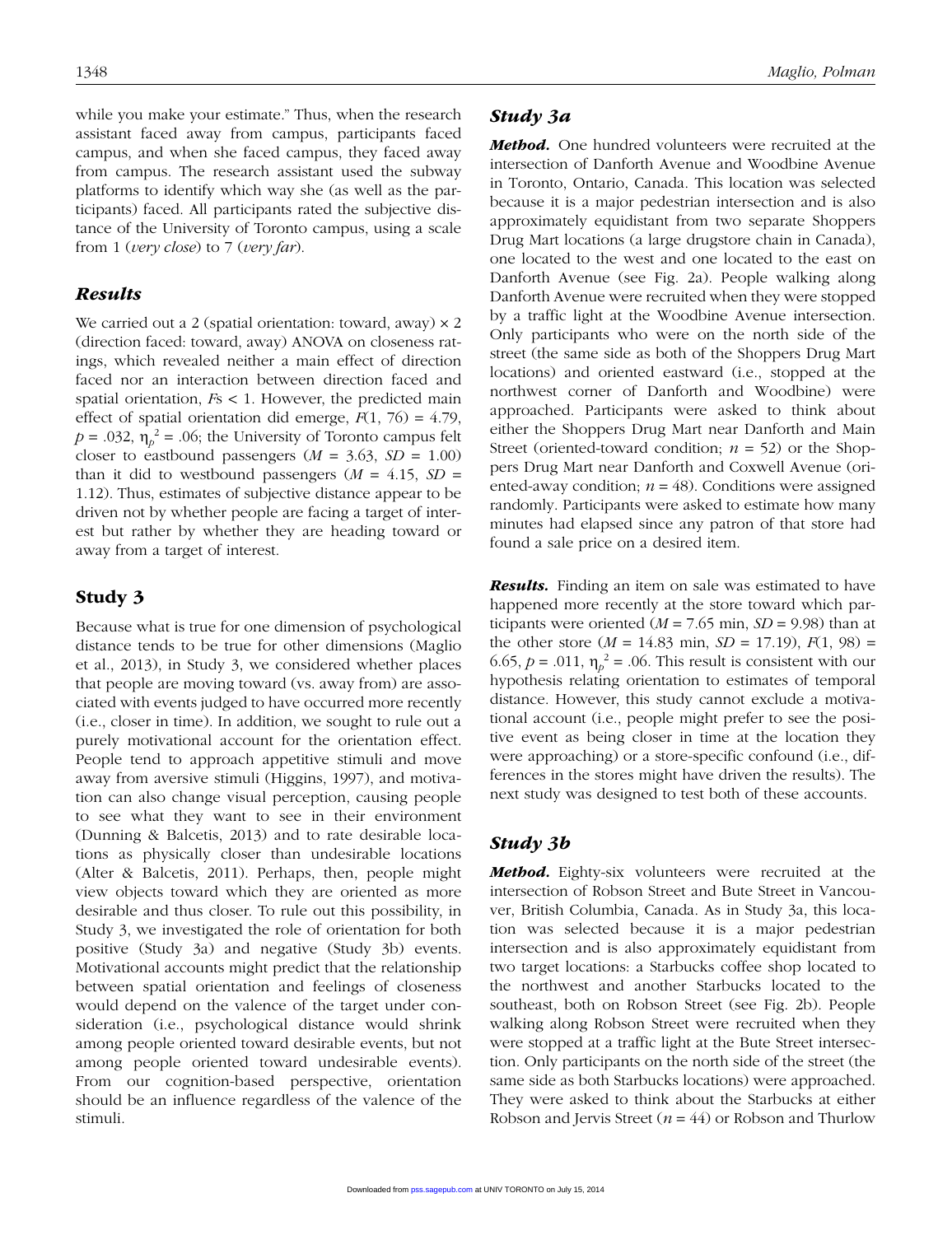

Fig. 2. Overview of the experimental design for Studies 3a and 3b. In Study 3a, all participants were recruited at the northwest corner of Danforth Avenue and Woodbine Avenue (a) as they waited to cross the intersection and continue east. This location is approximately equidistant from two separate Shoppers Drug Mart locations. Participants were asked to estimate how many minutes had elapsed since a patron of the store toward or away from which they were oriented had found a sale price on a desired item. In Study 3b, half of the participants were recruited at the northwest corner of Robson Street and Bute Street as they waited to cross the intersection and continue southeast (b; black arrow), and half were recruited at the northeast corner of the same intersection as they waited to cross the intersection and continue northwest (gray arrow). This location is approximately equidistant from two separate Starbucks locations. Participants were asked to think about one Starbucks location or the other. They were then asked to estimate how many minutes had elapsed since a patron of the indicated Starbucks had received an incorrect drink order.

Street ( $n = 42$ ). Conditions were assigned randomly. We altered the design used in Experiment 3a by adding a second experimental factor: The researcher approached people (at random) who were walking in either direction (i.e., toward Jervis or toward Thurlow) rather than only people headed to the southeast. Participants were asked to estimate how many minutes had elapsed since a patron of the indicated Starbucks had received an incorrect drink order.

*Results.* Study 3b had a 2 (orientation: toward, away) × 2 (target: Starbucks at Jervis, Starbucks at Thurlow) design. The overall ANOVA revealed no effect of target (i.e., the particular Starbucks),  $F < 1$ , but did reveal a significant effect of orientation,  $F(1, 82) = 6.86$ ,  $p = .011$ ,  $\eta_p^2$  = .08. Specifically, having a drink order prepared incorrectly was estimated to have happened more

recently at the Starbucks toward which participants were oriented  $(M = 14.36 \text{ min}, SD = 11.99)$  than at the other Starbucks (*M* = 25.43 min, *SD* = 25.78). We observed no interaction,  $p > 0.18$ , which suggests that this effect was not due to orientation causing one particular Starbucks to be judged as having lower quality than the other. Instead, spatial orientation seemed to influence whether events situated at any location were perceived as occurring closer or farther away in time.

#### Study 4

#### *Method*

The probability of an event can range from being very close (i.e., completely or nearly certain) to very far (i.e., very unlikely or improbable; Todorov, Goren, & Trope,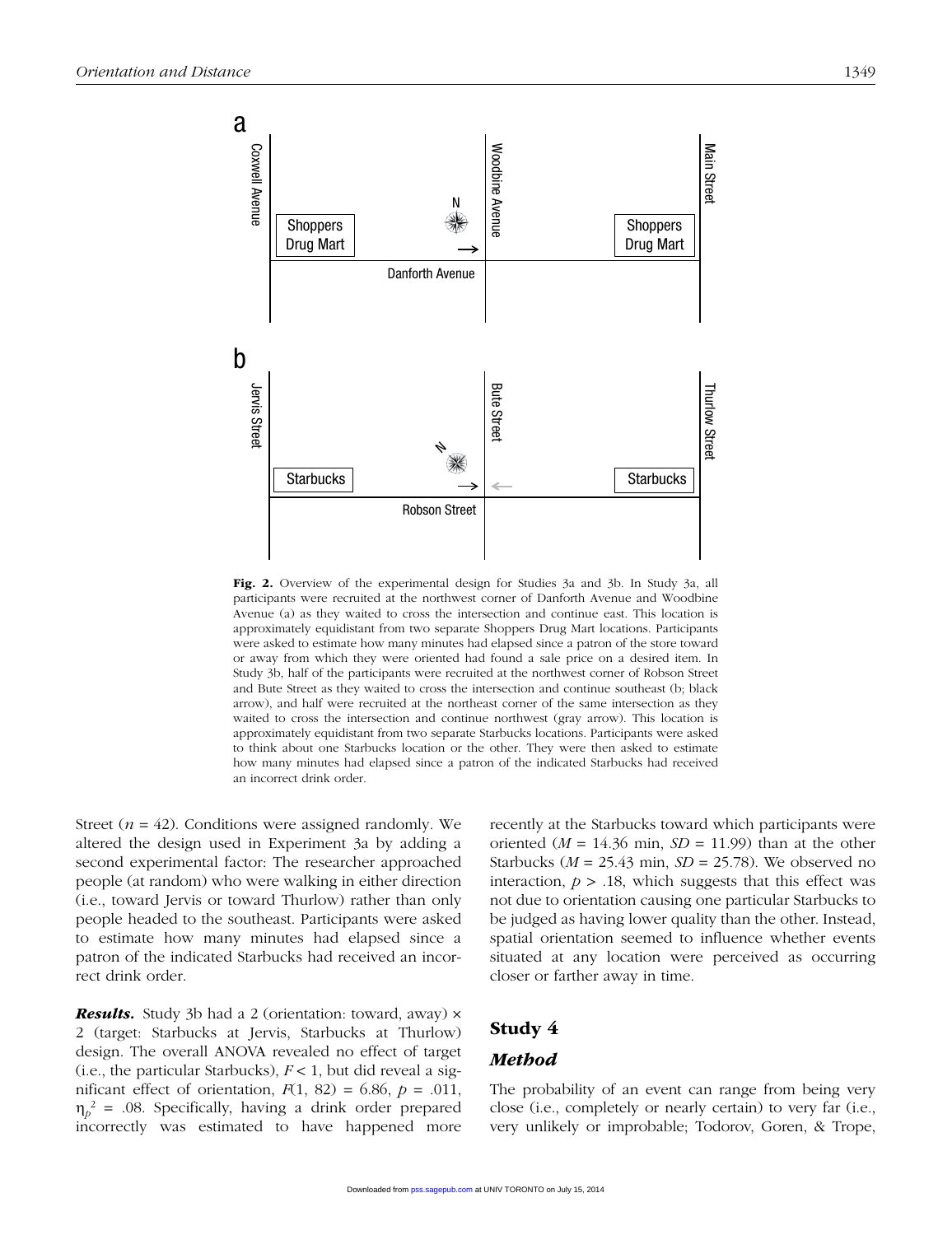2007; Wakslak, Trope, Liberman, & Alony, 2006). Accordingly, when a location feels physically closer, an event at that location should feel more likely to occur. To test this relationship, we asked participants in Study 4 to estimate the likelihood that someone (not the participant) would win a lottery when participants were oriented toward or away from the location of the lottery drawing.

Fifty volunteers were recruited at the Bloor-Yonge subway station in Toronto, Ontario, Canada, for a study ostensibly related to perception of lotteries. We informed participants that

The Ontario Lottery and Gaming Corporation (OLG) offers a number of different lotto games. In the LOTTARIO game, people choose six numbers from 1 to 45. To win the jackpot, one has to correctly pick all 6 of the numbers that come up in the LOTTARIO drawing. The LOTTARIO drawing takes place once per week at the OLG Toronto Prize Centre at Yonge and Dundas, 1.7 kilometres (1.1 miles) to the south of this station.

People were recruited at either the southbound platform (toward the location of the lottery drawing;  $n = 25$ ) or the northbound platform (away from the location of the lottery drawing;  $n = 25$ ). All participants estimated the likelihood that someone would win the jackpot in the next LOTTARIO drawing, using a scale from 1 (*not at all likely*) to 7 (*very likely*). In addition, participants rated their general familiarity with the OLG on a scale from 1 (*not at all familiar*) to 7 (*very familiar*).

#### *Results*

The likelihood that someone would win the next LOTTARIO drawing was estimated as higher by participants oriented toward the location of the drawing (*M* = 4.00, *SD* = 1.73) than by participants oriented away from the location of the drawing  $(M = 2.80, SD = 1.71)$ , *F*(1, 48) = 6.09, *p* = .017,  $\eta_p^2$  = .11. Greater familiarity with the OLG was associated with lower likelihood estimates,  $r = -0.343$ ,  $p = 0.02$ , but familiarity did not vary with orientation, *p* > .80, and orientation remained a significant predictor of likelihood in an analysis of covariance that included familiarity,  $p = .009$ . This suggests that spatial orientation exerted a unique effect on estimates of the likelihood that someone would win the lottery.

#### Study 5

#### *Method*

Social distance, the fourth and final dimension of psychological distance, has taken many forms. It can be conceptualized in terms of interpersonal power (Smith & Trope, 2006) or defined along a continuum of interpersonal similarity (Liviatan, Trope, & Liberman, 2008). In Study 5, we adopted the latter approach, predicting that when someone is spatially oriented toward another person, he or she will view that person as more similar, and when someone is spatially oriented away from another person, he or she will view that person as less similar.

Forty-five volunteers were recruited at the Eaton Centre shopping mall in Toronto, Ontario, Canada, for a study ostensibly related to feelings of social closeness. All participants were asked to think about a traveler at the Los Angeles airport. Participants were told that the traveler was either departing for a trip to Chicago (i.e., oriented toward participants;  $n = 22$ ) or arriving from a trip to Chicago (i.e., oriented away from participants;  $n = 23$ ). Conditions were assigned randomly. We used this design to imply that the traveler resided in Los Angeles, thereby holding objective spatial distance constant across the conditions and also holding constant any potential contribution of the traveler's home city to social closeness or distance. Participants were asked to indicate how similar they felt to the traveler, using a scale from 1 (*not at all similar*) to 7 (*very similar*).

#### *Results*

Participants felt that the traveler was more similar to them when the traveler was spatially oriented toward them  $(M = 2.41, SD = 1.59)$  than when the traveler was oriented away from them  $(M = 1.61, SD = 1.03)$ ,  $F(1, 43) = 4.03$ ,  $p = .051$ ,  $\eta_p^2 = .09$ . In addition to extending our scope to the final dimension of distance, this study further suggests that the effect of spatial orientation on feelings of closeness does not depend solely on the judge's orientation. That is, we examined the opposite case, in which the target of judgment was oriented toward or away from the static judge, and found a similar pattern of results.

#### General Discussion

Feelings of closeness arise as a function of both spatial distance and spatial orientation: Spatial orientation toward (vs. away from) something or someone gives rise to feelings of shorter spatial distance (Studies 1 and 2), shorter temporal distance (Study 3), smaller probabilistic distance (Study 4), and smaller social distance (Study 5). We observed a larger effect in the first study than in the later studies, which suggests that although feelings of closeness may generalize across different dimensions of distance, these feelings are perhaps strongest in the domain from which they originate (here, physical space). These studies thus add to a growing literature on the dynamics by which people, places, and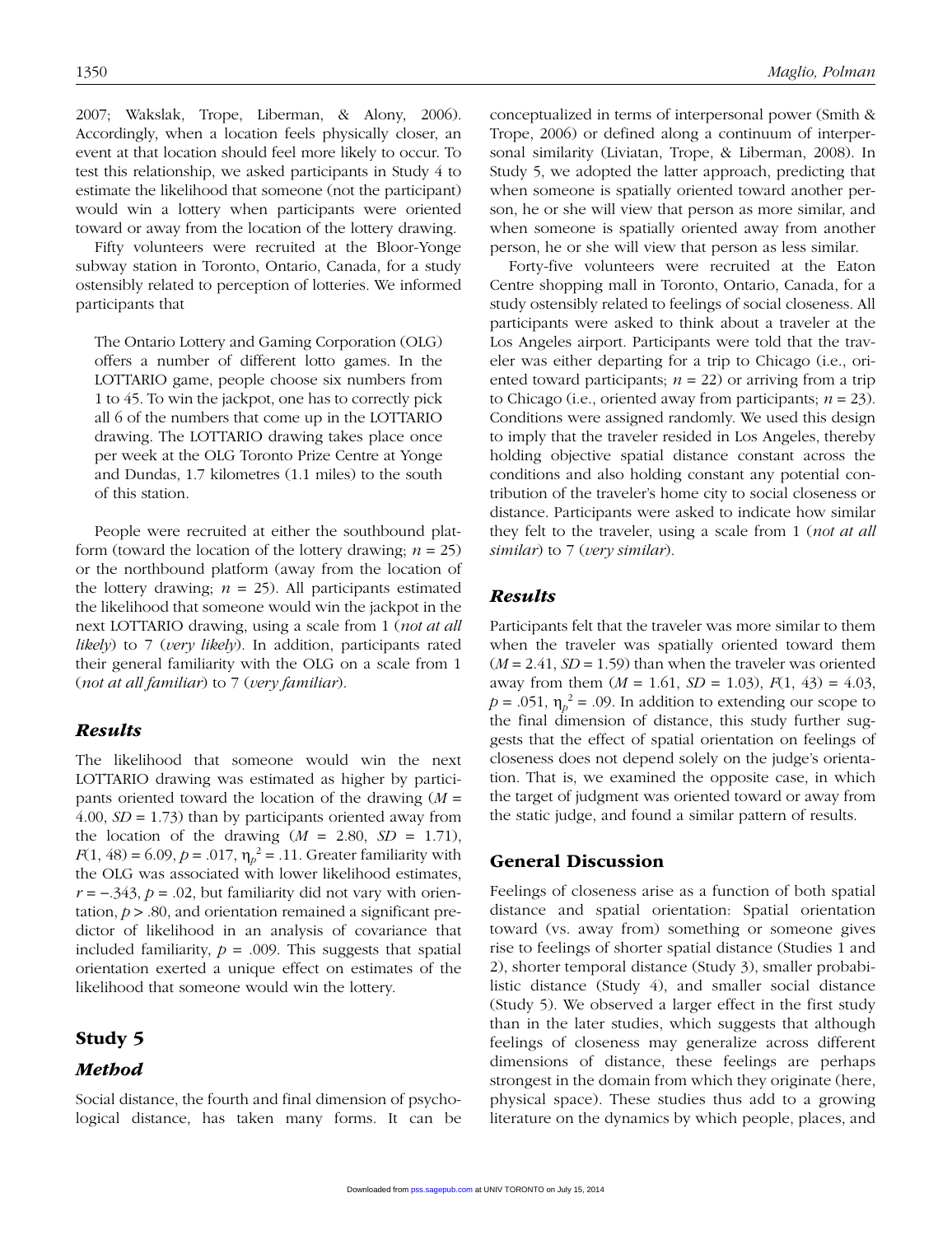time move in psychological space (Caruso et al., 2013; Pettit et al., 2013).

Our findings raise new questions regarding how objective distance translates to subjective feelings of distance. The results from Study 3b counter a strictly motivational account by showing that orientation can make even negative events feel closer in time, but future work might explore the interaction of orientation, valence, and perceptions of psychological proximity. For example, if valence and orientation both affect perceptions of distance, might manipulating orientation change the quality of subjective experience of highly valenced events? Likewise, in Study 5, we manipulated the orientation of the target of judgment (rather than the orientation of the judge) and found the same pattern of results. This suggests that our findings do not depend solely on selforientation, which might be evidence against an embodied-cognition interpretation of our findings (e.g., Labroo & Nielsen, 2010).

Rooted in theorizing on psychological distance, our findings should hold true only for egocentric distance judgments anchored on the experience of the self in the here and now (Trope & Liberman, 2010). Thus, people oriented eastward feel closer to locations east of themselves, and the opposite holds true for people oriented westward, but a person who happens to stumble onto a subway platform with no expectation of hopping aboard any train should feel equally far from westward and eastward locations. However, such a person should feel closer to passengers aboard a train headed toward his or her station than to people cruising in the opposite direction.

Our studies invite future research on the nature of orientation. For example, whether spatial orientation differs from other kinds of orientation (i.e., whether the psychological meaning of spatial orientation is derived from distance or is independent of distance) remains an open question. For example, our results may suggest a type of momentum in which moving objects in a mental simulation are thought to continue on a spatial course. Extending this idea of momentum, recent research has provided evidence of psychological momentum (i.e., momentum that occurs in settings that do not require a spatial dimension), such as the optimism that accompanies "being on a roll" (Markman & Guenther, 2007). Although this evidence suggests that movement through space captures but one instantiation of a broader orientation phenomenon, further empirical work is needed to resolve this issue fully.

For example, because directions can correspond to both spatial and nonspatial types of distance, future research might investigate other kinds of orientation that may or may not be related to (spatial) distance—such as the orientation created when the probability of an event is revised in an upward or downward direction. Research on psychological momentum might test this idea by searching for a phenomenon analogous to physical momentum—that is, an expectation that something subject to orientation will continue on its course, such as when people move in a positive or negative direction, or they move in the wrong direction (i.e., in an awkward direction). Along these lines, when we asked participants in our studies about their felt closeness to whichever location we specified, we may have inadvertently generated an interruption that weakened their momentum and thereby the degree of closeness they felt. Future research will likely benefit from extending investigations of momentum and orientation into a context that examines psychological distance.

Physical space stands alone as the only dimension of psychological distance that can be directly, physically experienced (according to Boroditsky, 2000), and this opens the door to new possibilities for the investigation of spatial orientation. For example, time passes at a constant rate, but the rate at which people move through space can vary dramatically. This insight might allow for consideration of velocity as a separable component in how trajectories shape feelings of closeness: Would a jogger headed downtown and stopped at a stoplight feel spatially closer to downtown than someone walking there but spatially farther from downtown than someone riding a bus there—even if all three were stopped at the same intersection and headed in the same direction? Answers to these and related questions would illuminate not only how people navigate spaces and perceive distances, but also the cognitive and behavioral consequences that arise from psychologically shrinking or expanding the physical space between oneself and the world at large.

#### Author Contributions

S. J. Maglio developed the study concept, which was refined by E. Polman. Both authors contributed to the study design. S. J. Maglio collected the data, and both authors analyzed and interpreted the data. Both authors drafted the manuscript and approved the final version of the manuscript for submission.

#### Acknowledgments

We thank Christopher Chan, Stephanie Lau, Natasha Sarju, and Carey Yu for their support with execution of the studies and Cris Rabaglia for her helpful comments on an earlier version of the manuscript.

#### Declaration of Conflicting Interests

The authors declared that they had no conflicts of interest with respect to their authorship or the publication of this article.

#### Funding

This research was supported by the Vice-Principal, Research– Research Competitiveness Fund and by the Social Sciences and Humanities Research Council of Canada Institutional Grant Program, both at the University of Toronto Scarborough.